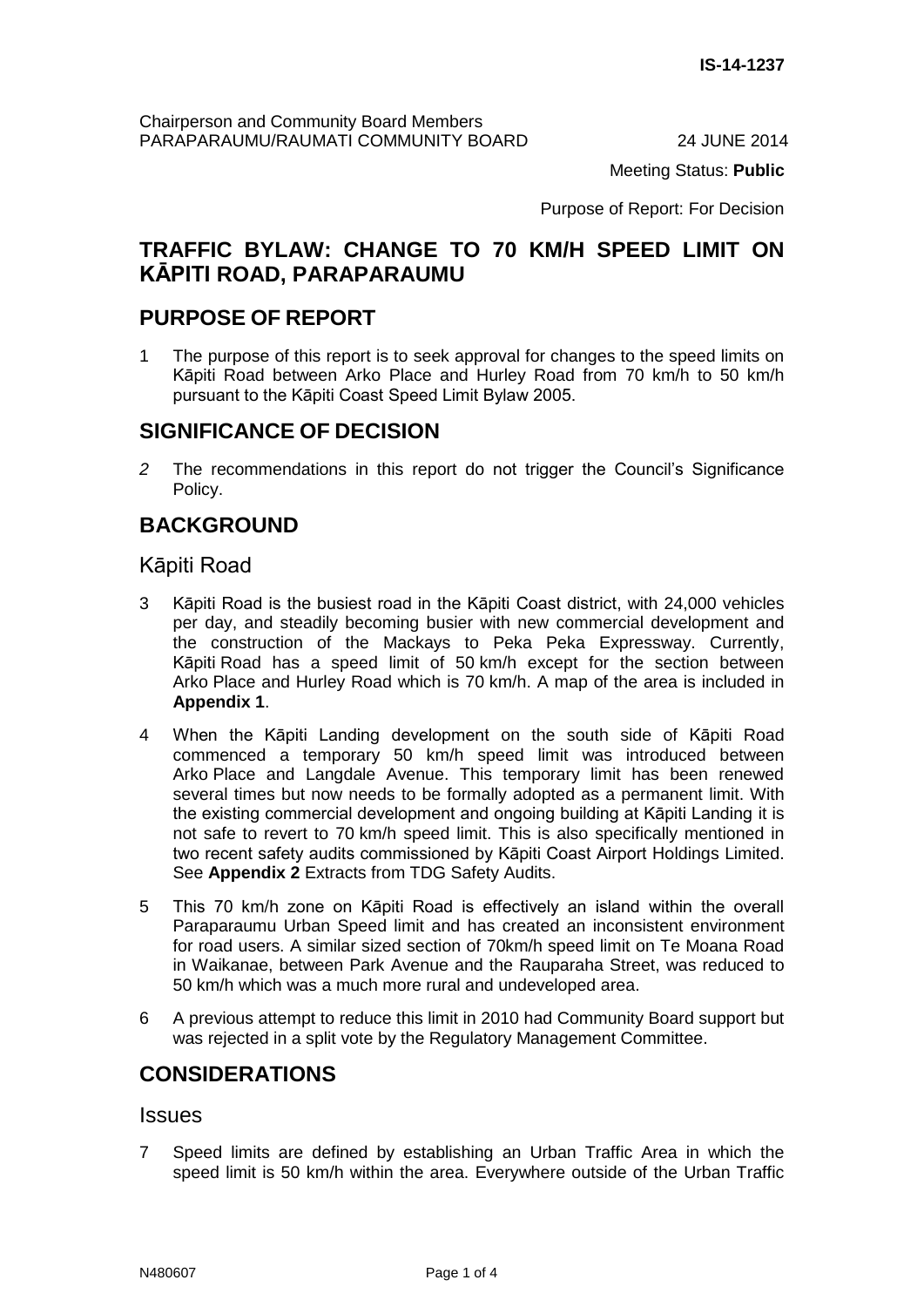Area has a rural speed limit of 100 km/h. The Council as a Road Controlling Authority can set speed limits greater or less than 50 km/h in Urban Traffic Areas and less than 100 km/h in rural areas in accordance with the Land Transport Rule – Setting of Speed Limits 2003.

- 8 The Land Transport Rule sets out a procedure for calculating the appropriate speed limit based on the geometry of the road and the amount of development along the road and in particular access points and driveways. The Council contracted Opus International Consultants Ltd (OPUS) to conduct a speed review of the area, their report is attached as Appendix 2. Using the NZTA rating system OPUS calculated the speed limit over the whole section of road at 80 km/h and for the section south east of Langdale Road, a 70km/h speed limit, which is higher than the current posted speed limit. This is because of the uneven development on both sides of the road. Kāpiti Road has development mainly on the northern side of the road with the Paraparaumu Airport on the southern side. There are also no properties with access points fronting directly onto Kāpiti Road which results in a higher calculated speed limit.
- 9 As part of the OPUS review, speed surveys were carried out from 18 March 2014 to 25 March 2014 at three sites within the study area. This resulted in an overall average speed of approximately 56 km/h with speeds in the temporary 50 km/h area averaging 50 km/h and in the 70 km/h area averaging approximately 59 km/h. This shows that drivers are aware of the different speed environment and are driving slower than the posted speed limit. The result supports lowering the speed limit to 50 km/h. The installation of more traffic islands, crossing points, and better defined cycle lanes and bus stops would help reduce the speed further, as well as providing pedestrians more opportunity to cross the road safely. The overall recommendation from OPUS was to reduce the permanent speed limit to 50 km/h.
- 10 In Table SLNZ1 of Speed Limits New Zealand it states that a 70 km/h speed limit in a partly built up area, with adjacent speed limits of 50 km/h, should have a minimum length of 1000 metres. Therefore, the whole 1110m length of the current zone should be reduced to 50 km/h. If it were split to formalise the current 370m long temporary 50 km/h zone and leave a residual 740m of 70 km/h between Langdale Road and Hurley Road, it would be under the minimum length.
- 11 Another reason for reducing the limit is to reduce the speed of the faster vehicles in the 50km/h zones at either end. One end having several side roads and directly fronting commercial properties and the other, new commercial accesses to the Kapiti Landing development and a roundabout. Drivers only start slowing down once they pass the speed limit sign so they are often carrying a lot of speed into the lower limited zone. Eliminating the 70 km/h section removes the reason for drivers to speed up in the first instance.

### Financial Considerations

12 The costs associated with changing speed limits include analysis of options and consultation, preparation of reports and installation of signs. These costs would be funded by the Minor Safety Improvement budget.

# Legal Considerations

13 Land Transport Rule – Setting of Speed Limits 2003 sets out the procedures and requirements for changing speed limits. This requires each Road Controlling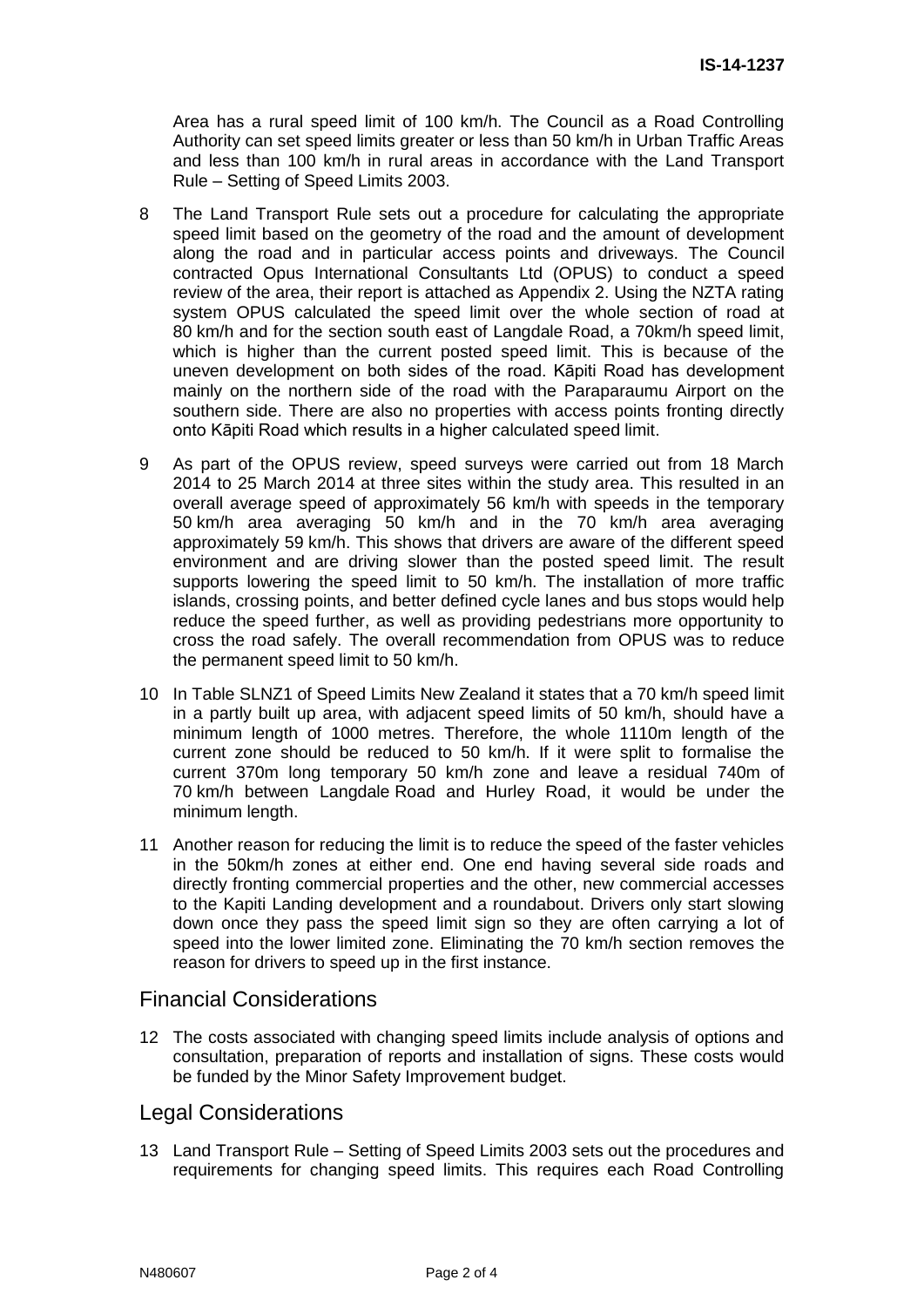Authority to pass a Speed Limit Bylaw. In Kāpiti Coast speed limits are set pursuant to the Kāpiti Coast Speed Limit Bylaw 2005 which was adopted on 30 June 2005.

- 14 To change a speed limit under the Bylaw, the Council is required to follow the procedures set out in the Land Transport Rule relating to calculating the speed limit and consultation. This involves undertaking a survey of the road and calculating the speed limit using the procedure set out in Speed Limits New Zealand (Schedule 1 to the Land Transport Rule).
- 15 As part of the process it is also advised that actual speeds be measured as enforcement of speed limits is very difficult if the speed limit is inappropriate for the road environment.
- 16 Road Controlling Authorities do not have the ability to arbitrarily set speed limits but may propose to set a speed limit that differs from the calculated speed limit and following consultation may set the proposed speed limit only if that speed limit is safe and appropriate for the road with regard to the function, nature, and use of the road, its environment, land use patterns and whether the road is in an urban traffic area or rural area.

## **Delegation**

17 The Council has delegated certain functions regarding speed limits as follows:

#### *Community Boards*

*10.18 Authority to recommend to the Regulatory Management Committee changes to speed restrictions on local roads.* 

*Regulatory Management Committee:*

7*.18 Authority to make recommendations to Council in respect of changes to local traffic controls, including speed restrictions.* 

### **Consultation**

- 18 The Land Transport Rule stipulates that the Road Controlling Authority must consult with the New Zealand Police, Automobile Association, NZ Transport Agency, and the Road Transport Forum. It also requires the road controlling authority to consult with local community or groups that may be affected by the proposed changes.
- 19 The following organisations were also consulted in relation to this proposed speed limit change: NZ Fire Service, Wellington Free Ambulance, and Capital Coast District Health Board. Submissions from these and the four compulsory organisations have not been received back at the time of writing this report but would be included as an addendum to this report once received.

#### Policy Implications

20 There are no policy implications in relation to the recommendation. The Kāpiti Coast 2012 Long Term Plan supports the provision of a safe road environment with a number of effectiveness measures and long-term measures of progress related to the number and cost of accidents.